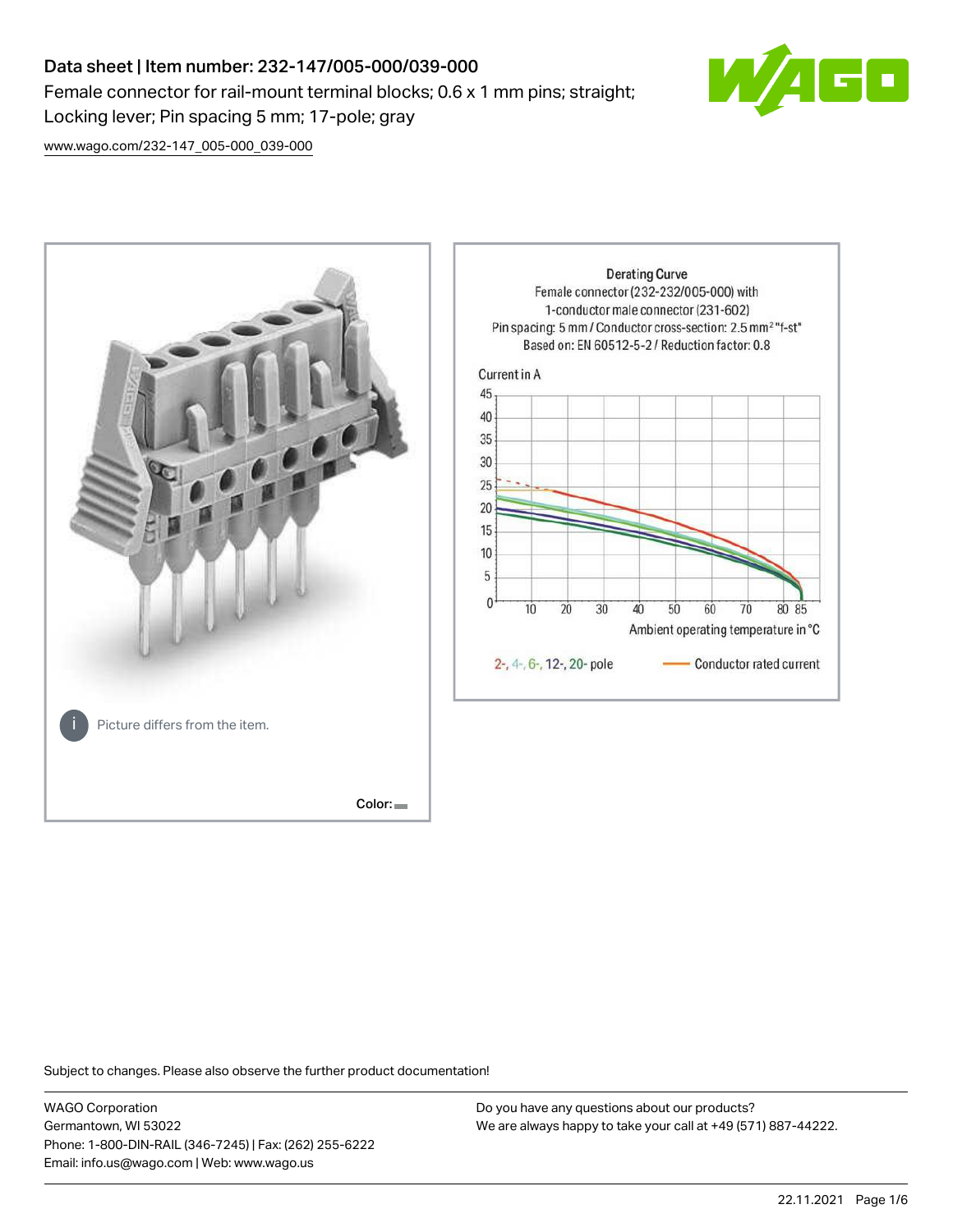



## Item description

- $\blacksquare$ Pluggable connectors for rail-mount terminal blocks equipped with CAGE CLAMP $^{\circ}$  connection
- $\blacksquare$ Female connectors with long contact pins connect to the termination ports of 280 Series Rail-Mount Terminal Blocks
- $\blacksquare$ Female connectors are touch-proof when unmated, providing a pluggable, live output
- $\blacksquare$ With coding fingers

#### Data Notes

| Safety information 1 | The <i>MCS – MULTI CONNECTION SYSTEM</i> includes connectors<br>without breaking capacity in accordance with DIN EN 61984. When<br>used as intended, these connectors must not be connected<br>/disconnected when live or under load. The circuit design should<br>ensure header pins, which can be touched, are not live when<br>unmated. |
|----------------------|--------------------------------------------------------------------------------------------------------------------------------------------------------------------------------------------------------------------------------------------------------------------------------------------------------------------------------------------|
| Variants:            | Other pole numbers<br>Other versions (or variants) can be requested from WAGO Sales or<br>configured at https://configurator.wago.com/                                                                                                                                                                                                     |

# Electrical data

.<br>Subject to changes. Please also observe the further product documentation!

| <b>WAGO Corporation</b>                                | Do you have any questions about our products?                 |
|--------------------------------------------------------|---------------------------------------------------------------|
| Germantown, WI 53022                                   | We are always happy to take your call at +49 (571) 887-44222. |
| Phone: 1-800-DIN-RAIL (346-7245)   Fax: (262) 255-6222 |                                                               |
| Email: info.us@wago.com   Web: www.wago.us             |                                                               |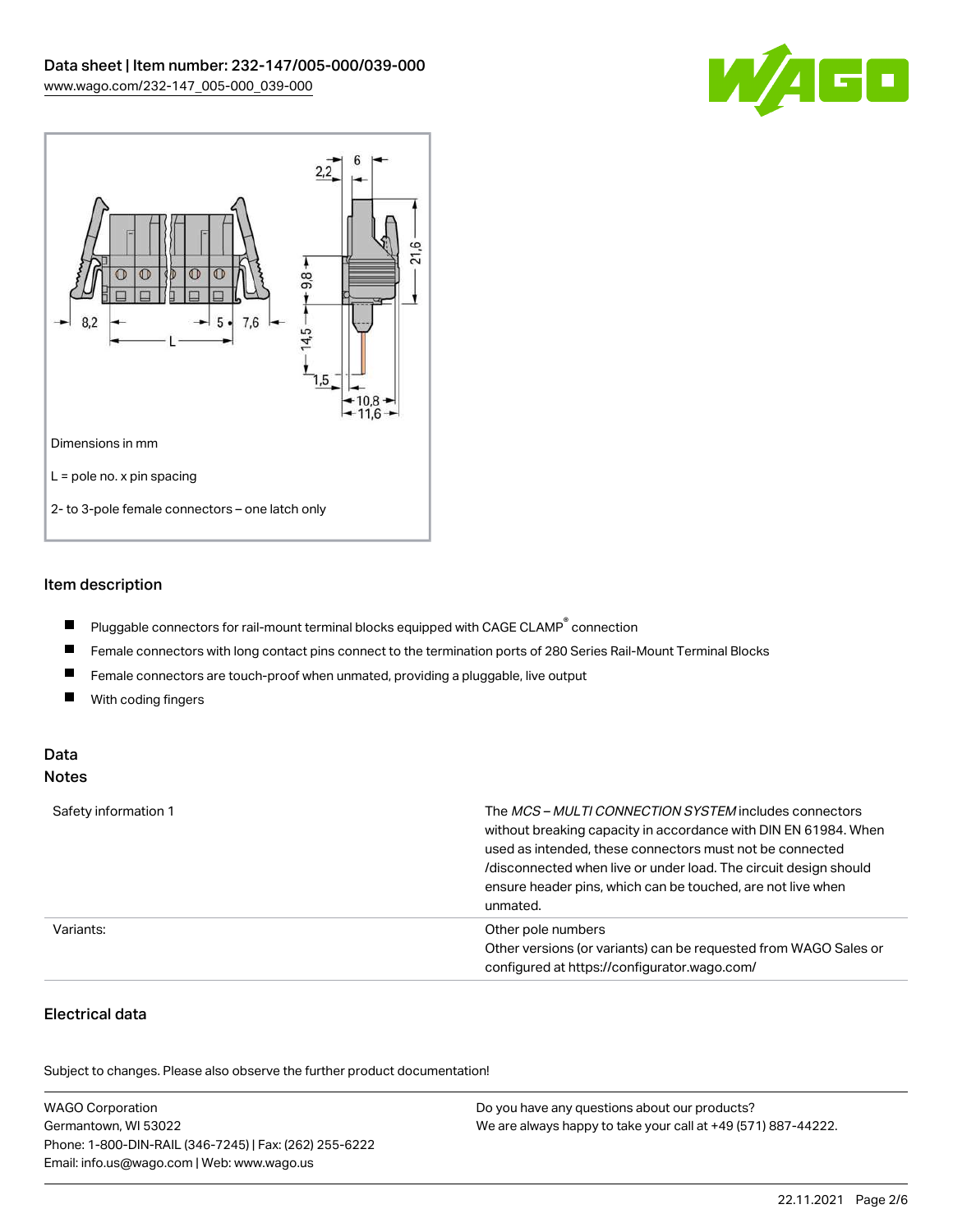

# IEC Approvals

| Ratings per                 | IEC/EN 60664-1                                                       |  |
|-----------------------------|----------------------------------------------------------------------|--|
| Rated voltage (III / 3)     | 320 V                                                                |  |
| Rated surge voltage (III/3) | 4 <sub>k</sub> V                                                     |  |
| Rated voltage (III/2)       | 320 V                                                                |  |
| Rated surge voltage (III/2) | 4 <sub>k</sub> V                                                     |  |
| Nominal voltage (II/2)      | 630 V                                                                |  |
| Rated surge voltage (II/2)  | 4 <sub>k</sub> V                                                     |  |
| Rated current               | 12A                                                                  |  |
| Legend (ratings)            | (III / 2) $\triangleq$ Overvoltage category III / Pollution degree 2 |  |

## UL Approvals

| Approvals per                  | UL 1059 |
|--------------------------------|---------|
| Rated voltage UL (Use Group B) | 300 V   |
| Rated current UL (Use Group B) | 15 A    |
| Rated voltage UL (Use Group D) | 300 V   |
| Rated current UL (Use Group D) | 10 A    |

## Ratings per UL

| Rated voltage UL 1977 | 600 V |
|-----------------------|-------|
| Rated current UL 1977 |       |

## CSA Approvals

| Approvals per                   | CSA   |
|---------------------------------|-------|
| Rated voltage CSA (Use Group B) | 300 V |
| Rated current CSA (Use Group B) | 15 A  |
| Rated voltage CSA (Use Group D) | 300 V |
| Rated current CSA (Use Group D) | 10 A  |

#### Connection data

| Total number of potentials |  |
|----------------------------|--|
| Number of connection types |  |
| Number of levels           |  |

#### Connection 1

Number of poles 17

Subject to changes. Please also observe the further product documentation!

| <b>WAGO Corporation</b>                                | Do you have any questions about our products?                 |
|--------------------------------------------------------|---------------------------------------------------------------|
| Germantown, WI 53022                                   | We are always happy to take your call at +49 (571) 887-44222. |
| Phone: 1-800-DIN-RAIL (346-7245)   Fax: (262) 255-6222 |                                                               |
| Email: info.us@wago.com   Web: www.wago.us             |                                                               |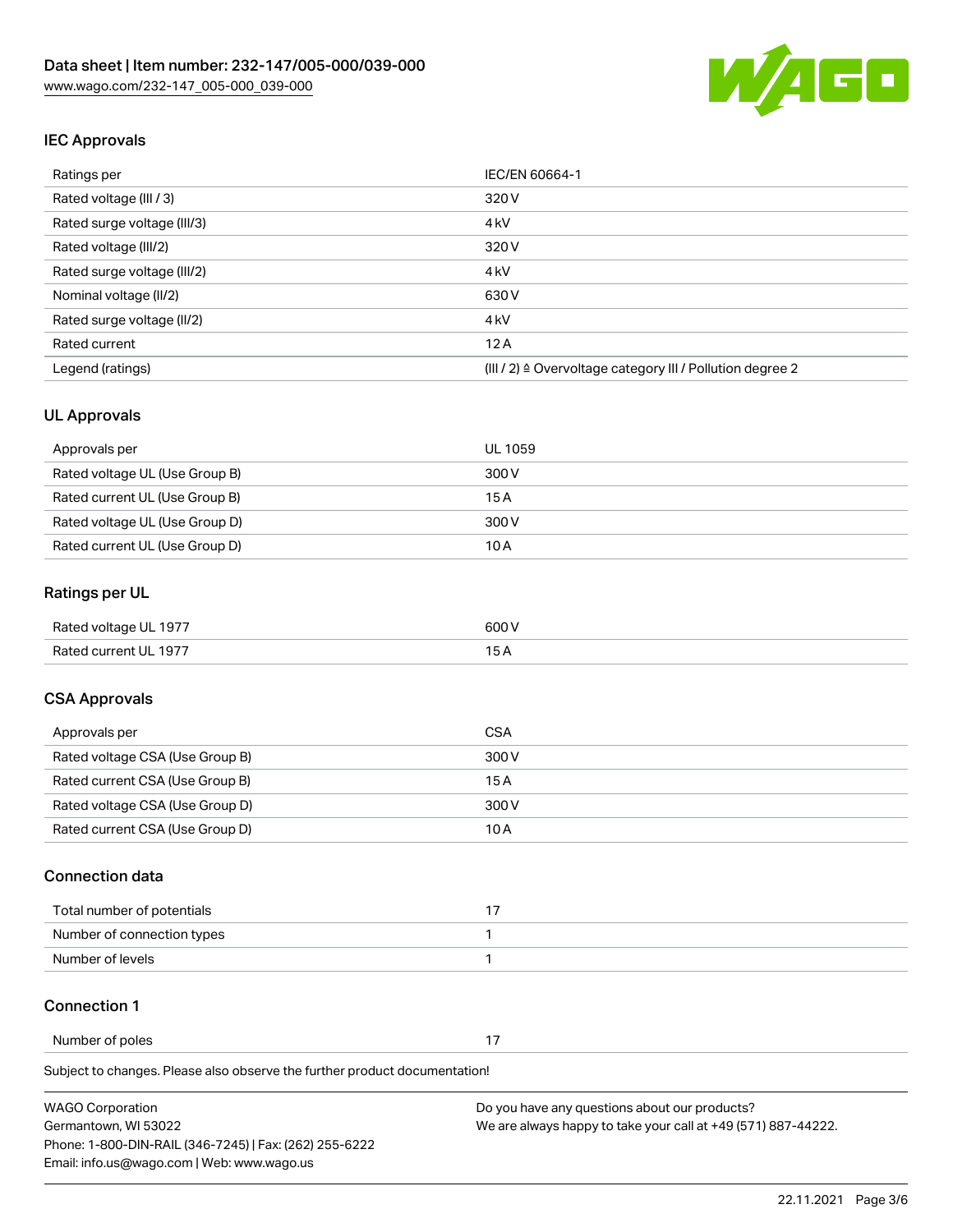

# Physical data

| Pin spacing             | 5 mm / 0.197 inch     |
|-------------------------|-----------------------|
| Width                   | 100.8 mm / 3.969 inch |
| Height                  | 36.1 mm / 1.421 inch  |
| Height from the surface | 21.6 mm / 0.85 inch   |
| Depth                   | 11.6 mm / 0.457 inch  |

## Plug-in connection

| Contact type (pluggable connector)                | Female connector/socket                   |
|---------------------------------------------------|-------------------------------------------|
| Connector (connection type)                       | for front-entry rail-mount terminal block |
| Mismating protection                              | No                                        |
| Locking of plug-in connection                     | locking lever                             |
| Mating direction to the rail-mount terminal block | 90°                                       |

#### Material data

| Color                       | gray             |
|-----------------------------|------------------|
| Material group              |                  |
| Insulation material         | Polyamide (PA66) |
| Flammability class per UL94 | V <sub>0</sub>   |
|                             |                  |
| Contact material            | Copper alloy     |
| Contact plating             | tin-plated       |
| Fire load                   | 0.34 MJ          |

#### Environmental requirements

| Limit temperature range | $-60+85 °C$ |  |
|-------------------------|-------------|--|
|-------------------------|-------------|--|

### Commercial data

| Product Group         | 3 (Multi Conn. System) |
|-----------------------|------------------------|
| PU (SPU)              | 10 Stück               |
| Packaging type        | box                    |
| Country of origin     | DE                     |
| <b>GTIN</b>           | 4044918570961          |
| Customs tariff number | 85366990990            |

Subject to changes. Please also observe the further product documentation!

| <b>WAGO Corporation</b>                                | Do you have any questions about our products?                 |
|--------------------------------------------------------|---------------------------------------------------------------|
| Germantown, WI 53022                                   | We are always happy to take your call at +49 (571) 887-44222. |
| Phone: 1-800-DIN-RAIL (346-7245)   Fax: (262) 255-6222 |                                                               |
| Email: info.us@wago.com   Web: www.wago.us             |                                                               |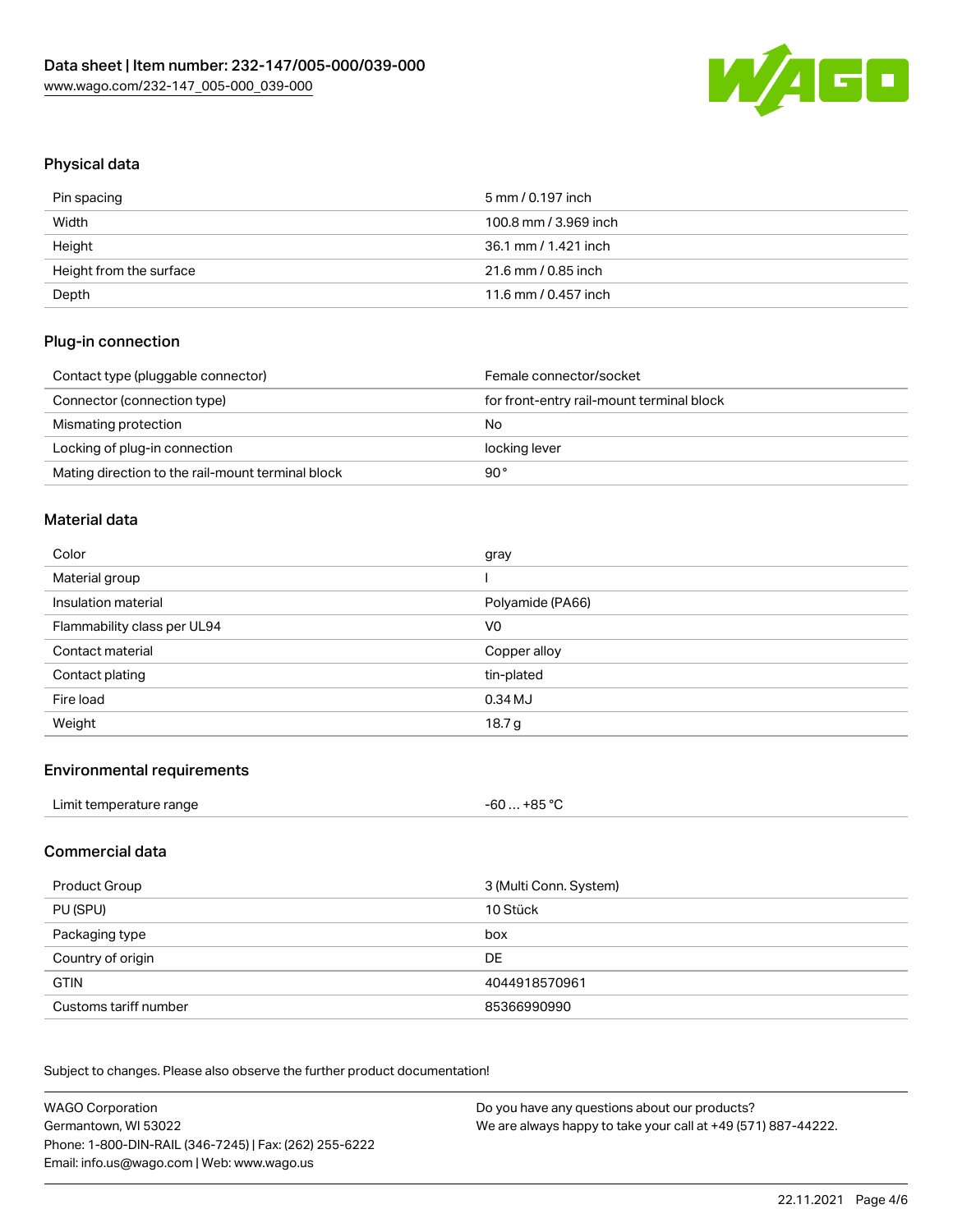

Certificate

# Approvals / Certificates

#### Country specific Approvals

| C <sub>22.2</sub><br><b>CSA</b><br>1466354<br>Æ<br>DEKRA Certification B.V.<br>፵ | Logo | Approval | <b>Additional Approval Text</b> | Certificate<br>name |
|----------------------------------------------------------------------------------|------|----------|---------------------------------|---------------------|
|                                                                                  |      |          |                                 |                     |

#### UL-Approvals

|      |                                |                                 | <b>OUTLINDATE</b> |
|------|--------------------------------|---------------------------------|-------------------|
| Logo | Approval                       | <b>Additional Approval Text</b> | name              |
|      | UL                             | <b>UL 1059</b>                  | E45172            |
| J    | Underwriters Laboratories Inc. |                                 |                   |

## Counterpart

Item no.231-617 nem 10.251-017<br>Male connector; 17-pole; Pin spacing 5 mm; gray [www.wago.com/231-617](https://www.wago.com/231-617)

## Optional accessories

Testing accessories

Testing accessories

|  | Item no.: 231-661                                                                                     |                      |
|--|-------------------------------------------------------------------------------------------------------|----------------------|
|  | Test plugs for female connectors; for 5 mm and 5.08 mm pin spacing; 2,50 mm <sup>2</sup> ; light gray | www.wago.com/231-661 |

| 2019 Apr 3 | pdf<br>2.0 MB | Download |
|------------|---------------|----------|
|            |               |          |

#### Environmental Product Compliance

Compliance Search

Environmental Product Compliance 232-147/005-000/039-000

Subject to changes. Please also observe the further product documentation!

| <b>WAGO Corporation</b>                                |
|--------------------------------------------------------|
| Germantown, WI 53022                                   |
| Phone: 1-800-DIN-RAIL (346-7245)   Fax: (262) 255-6222 |
| Email: info.us@wago.com   Web: www.wago.us             |

Do you have any questions about our products? We are always happy to take your call at +49 (571) 887-44222.